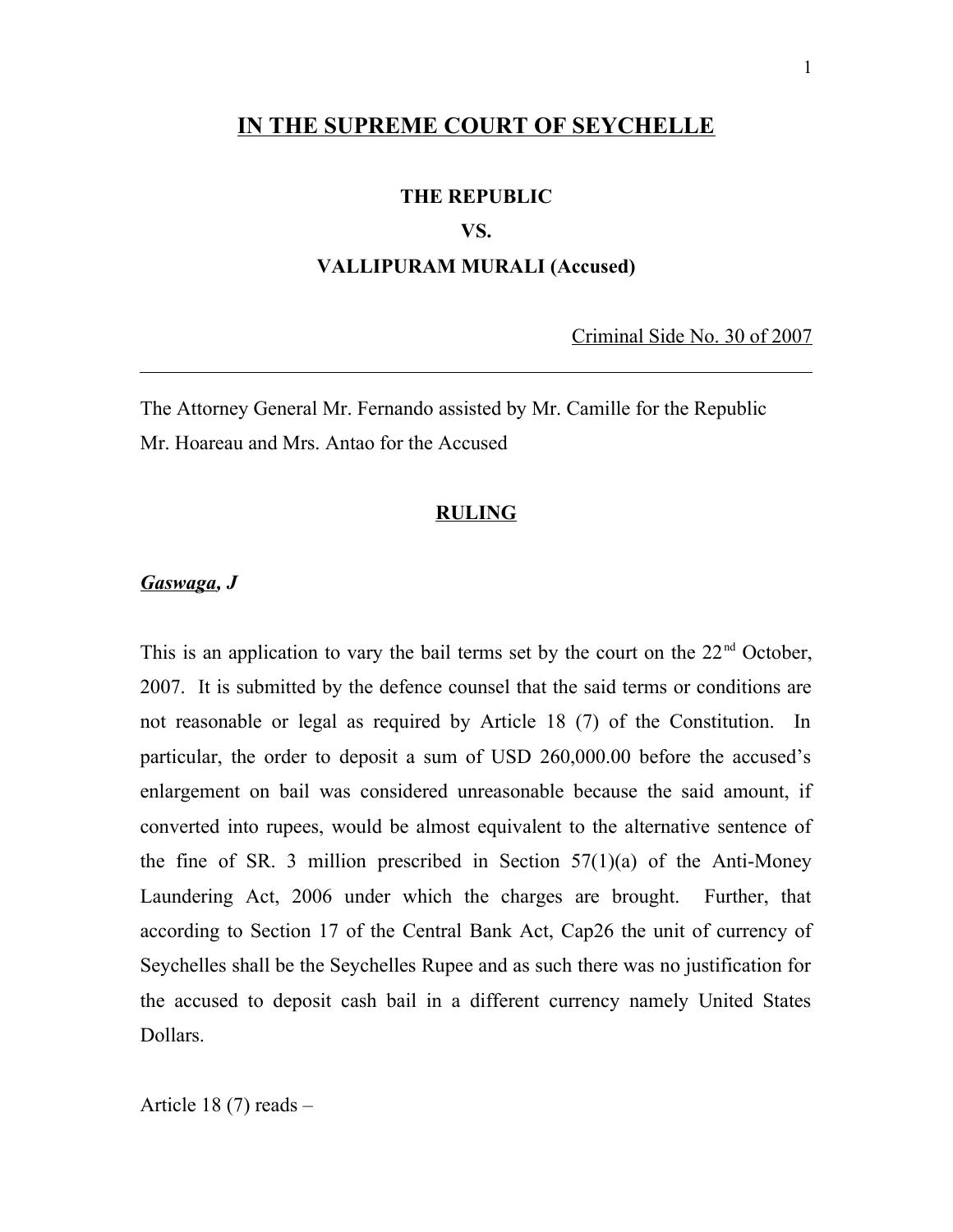*"A person who is produced before a Court shall be released, either unconditionally or upon reasonable conditions, for appearance at a later date for trial or for proceedings preliminary to a trial except where the court, having regard to the following circumstance, determines otherwise..........."*

"Reasonable conditions" here would require a court to summon its judicial mind and carry out a proper consideration and evaluation of all the surrounding factors of the case together with the nature of offences at hand as well as the situation and circumstances of the applicant, as far as they are known, and where possible the Court could inquire into the applicant's means and antecedents.

The accused is a foreigner and was the managing director of Hospitality Supplies Ltd the company cited in the charge sheet. He stands charged with three counts of (1) Fraudulent appropriation of company property by an officer contrary to and punishable under Section 314(a) of the Penal Code, Cap 158, (2) Money laundering contrary to Section  $3(1)(a)$  and punishable under Section  $57(1)(a)$  of the Anti-Money Laundering Act of 2006 and (3) Corrupt practices contrary to and punishable under Section 373(a) of the Penal Code, Cap 158. It is worthy noting that there are two other files (Criminal Side No. 36 of 2007 and Criminal Side No. 37 of 2007) also related in one way or another to this one that are before the same court.

The substance of the charge or subject matter in all the three counts of the current charge sheet refers to transactions involving a sizeable amount of money and wholly executed in United States Dollars. As rightly submitted by the learned Attorney General, the record reveals that the defence counsel proposed the figure of United States Dollars 260.000.00 as a cash bail deposit to secure the accused's release. This sum has to date not been paid.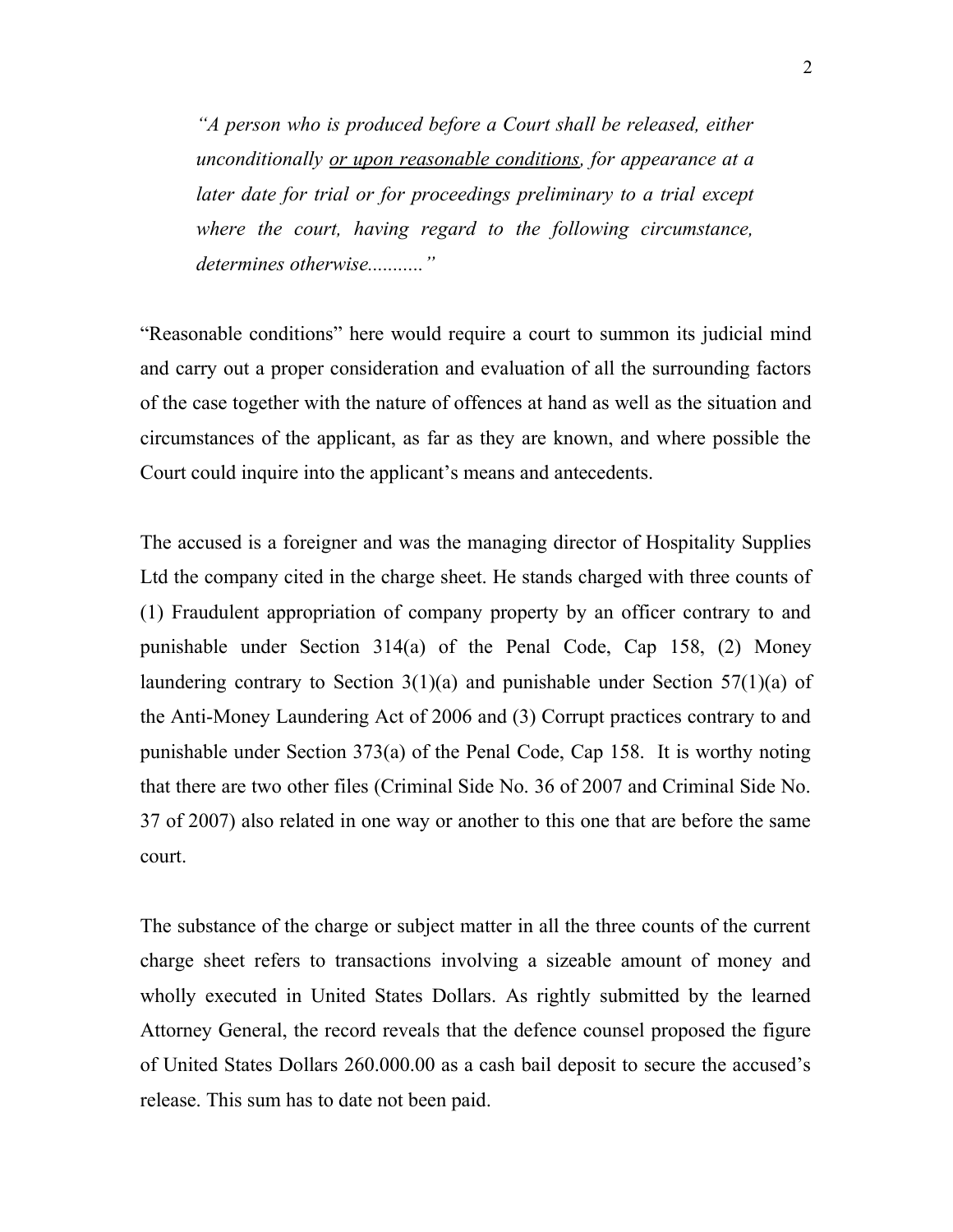In these circumstances, in my view, it would not be unreasonable or strange at all for cash bail terms to be set out in US Dollars and at that tune. Moreover, there exists no law prohibiting the imposition of such terms in a bail application moreso, in such perfect conditions. The Central Bank Act merely mentions the unit of currency of Seychelles but it is irrelevant to these proceedings. It does not impose any restrictions nor define which transactions should be conducted in what currency. The prescribed sentence (both fine and custodial) is just, but one of the factors to put into account when not only granting but also laying the conditions for bail. For instance, a cash bail deposit could be well over and above the fine involved if in the mind of the court the offences are regarded to be of a grave nature or where it is highly probable, for one reason or another that the applicant may not return for his trial. There is no formula to be followed as the entire exercise is left to the good sense of judgment of the court to weigh the prevailing circumstances. Though not binding, proposals on conditions of bail could be made by any or all of the counsel to the court. However, an applicant who finds the conditions to be unaffordable, unreasonable or excessive is free to apply for a variation thereof.

The grounds advanced herein for the variation are not that convincing as already discussed but like I stated in the case of <u>Rep vs. Randy Bradburn Criminal Side</u> No. 54 of 2006 *"where a court of law is minded to enlarge an accused on bail should do so either unconditionally or on terms or conditions that are reasonable and can be afforded and satisfied by the applicant. See Article 18 (7) of the constitution. An attempt should be made to look into the circumstances of the applicant as far as possible otherwise high unaffordable bail terms would defeat the very purpose of enjoyment of the right to bail intended by the constitution."* It therefore remains incumbent upon the Court, in its wisdom, to carefully reevaluate and see to it that reasonable conditions affordable by the applicant are imposed but without suppressing or compromising the other factors considered